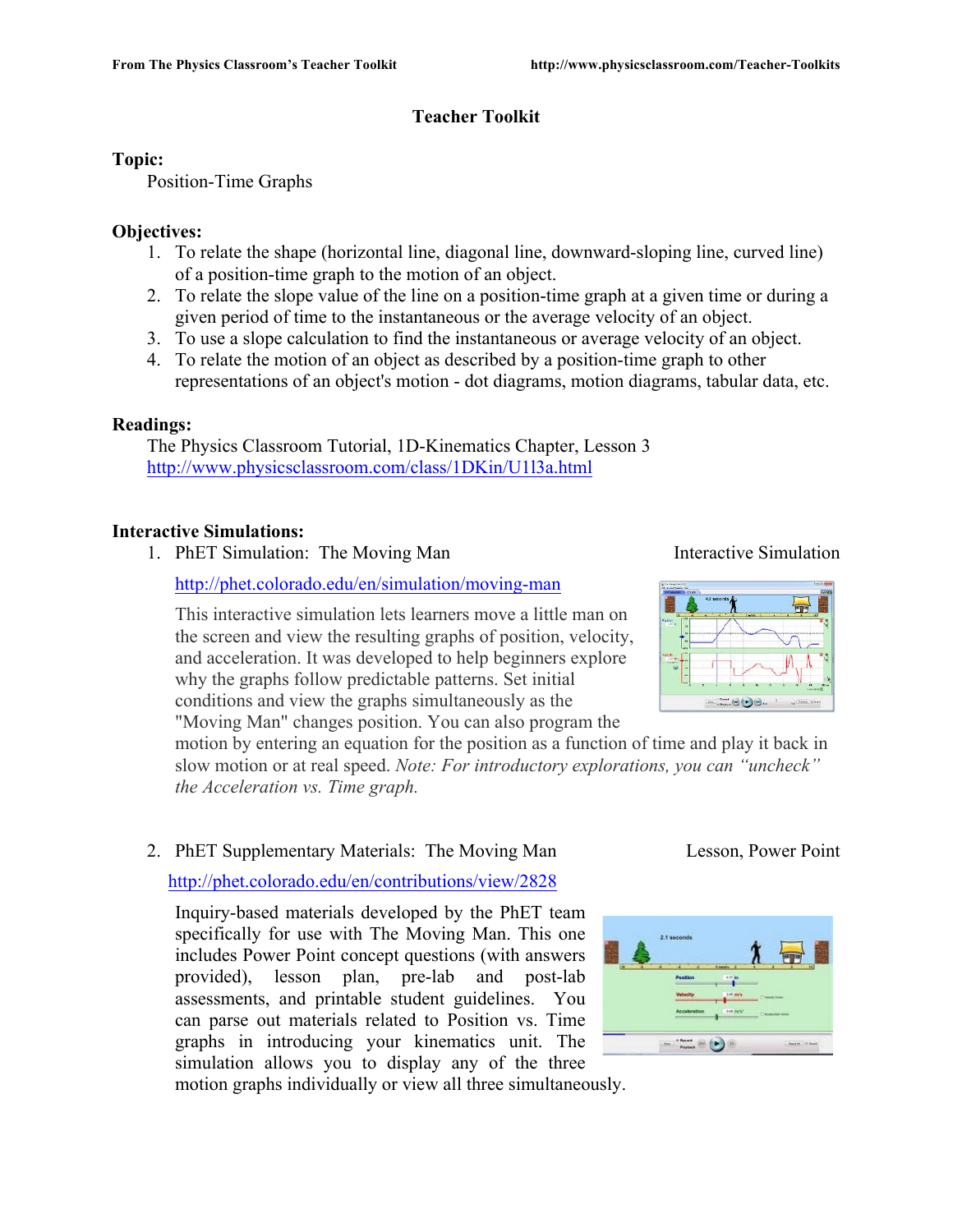3. Concord Consortium: Describing Velocity Interactive Model

http://concord.org/stem-resources/describing-velocity

This classroom-tested graphing activity explores similarities and differences between Position vs. Time and Velocity vs. Time graphs. It accepts user inputs in creating prediction graphs, then generates an accurate comparison graph for the process being analyzed. Learners will annotate graphs to explain changes in



motion, respond to question sets, and analyze why the two types of graphs appear as they do. *Note: Although it's designated for Grades 6-9, this activity is robust enough to use as an introduction to motion graphing for high school physics.* 

### **Video and Animation:**

1. Physlet Physics: Average Velocity **Animation** Animation

http://www.compadre.org/Physlets/mechanics/illustration2\_2.cfm

This animation shows the Position vs. Time graph for a car traveling at non-constant velocity. Students can view "Rise and Run" to see that the rise is the displacement and run is the time interval. Click "Show Slope" to see how the slope of the line represents the average velocity. Simple, but packs punch.

# 2. Position vs. Time and Velocity vs. Time Graphing 13-minute Video

#### https://www.youtube.com/watch?v=0AIuOQevPxI

For students who continue to struggle with motion graphing after instruction, this video provides help in relating distance traveled and velocity through graph representations. It gives explicit explanations of how to use slope of a P/T graph to determine average velocity, and how to use the area under the curve on a V/T graph to determine the change in position.



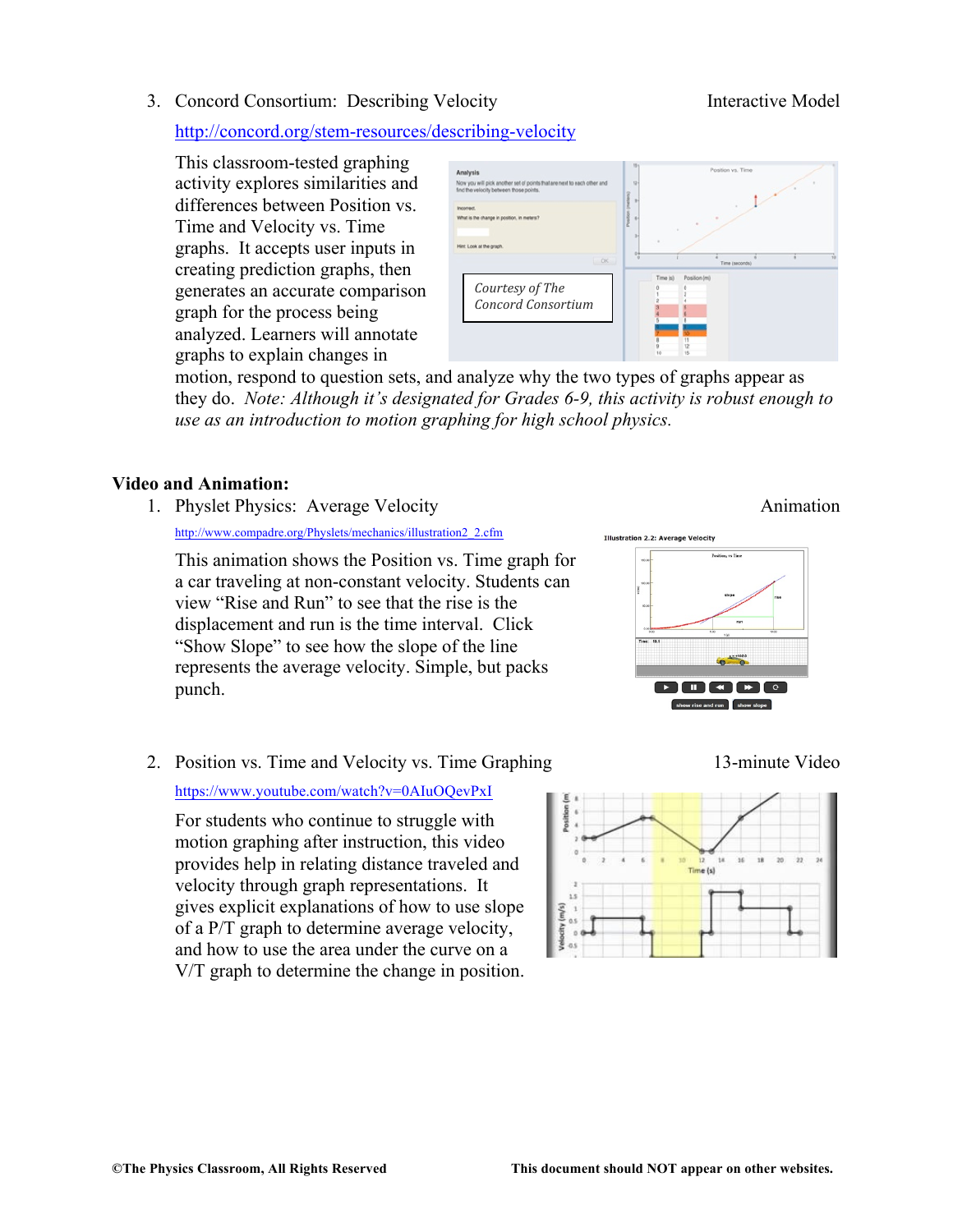3. Bozeman Science: Position vs. Time Graph-Part 1 12-minute Video https://www.youtube.com/watch?v=x2ve5yucNPQ

For your students with disabilities, English Language Learners, or kids who read below grade level, this video can be a good choice for help in interpreting Position vs. Time graphs. The author is a high school physics teacher from Bozeman, Montana. His easygoing, conversational style keeps it simple, while still introducing the requisite math. This video explores motion of an object with constant velocity.



#### **Labs and Investigations:**

- 1. The Physics Classroom, The Laboratory, Position-Time Graphs Lab Using a motion detector, students explore the shapes of position-time graphs for various types of motion.
- 2. The Physics Classroom, The Laboratory, Interpreting the Slope Lab Students walk in front of a motion detector with a measureable speed and compare the measured speed to the slope of the line on a position-time graph.

Link: http://www.physicsclassroom.com/lab#1dk

#### **Minds On Physics Internet Modules:**

The Minds On Physics Internet Modules are a collection of interactive questioning modules that target a student's conceptual understanding. Each question is accompanied by detailed help that addresses the various components of the question.

- 1. Kinematic Graphing, Assignment KG1 Basics of p-t Graphs
- 2. Kinematic Graphing, Assignment KG2 Interpreting p-t Graphs (I)
- 3. Kinematic Graphing, Assignment KG3 Interpreting p-t Graphs (II)
- 4. Kinematic Graphing, Assignment KG4 Slope Calculations

Link: http://www.physicsclassroom.com/mop

#### **Concept Building Exercises:**

- 1. The Curriculum Corner, 1D Kinematics, Describing Motion with Position-Time Graphs
- 2. The Curriculum Corner, 1D Kinematics, Describing Motion Graphically
- 3. The Curriculum Corner, 1D Kinematics, Graphing Summary

Link: http://www.physicsclassroom.com/curriculum/1Dkin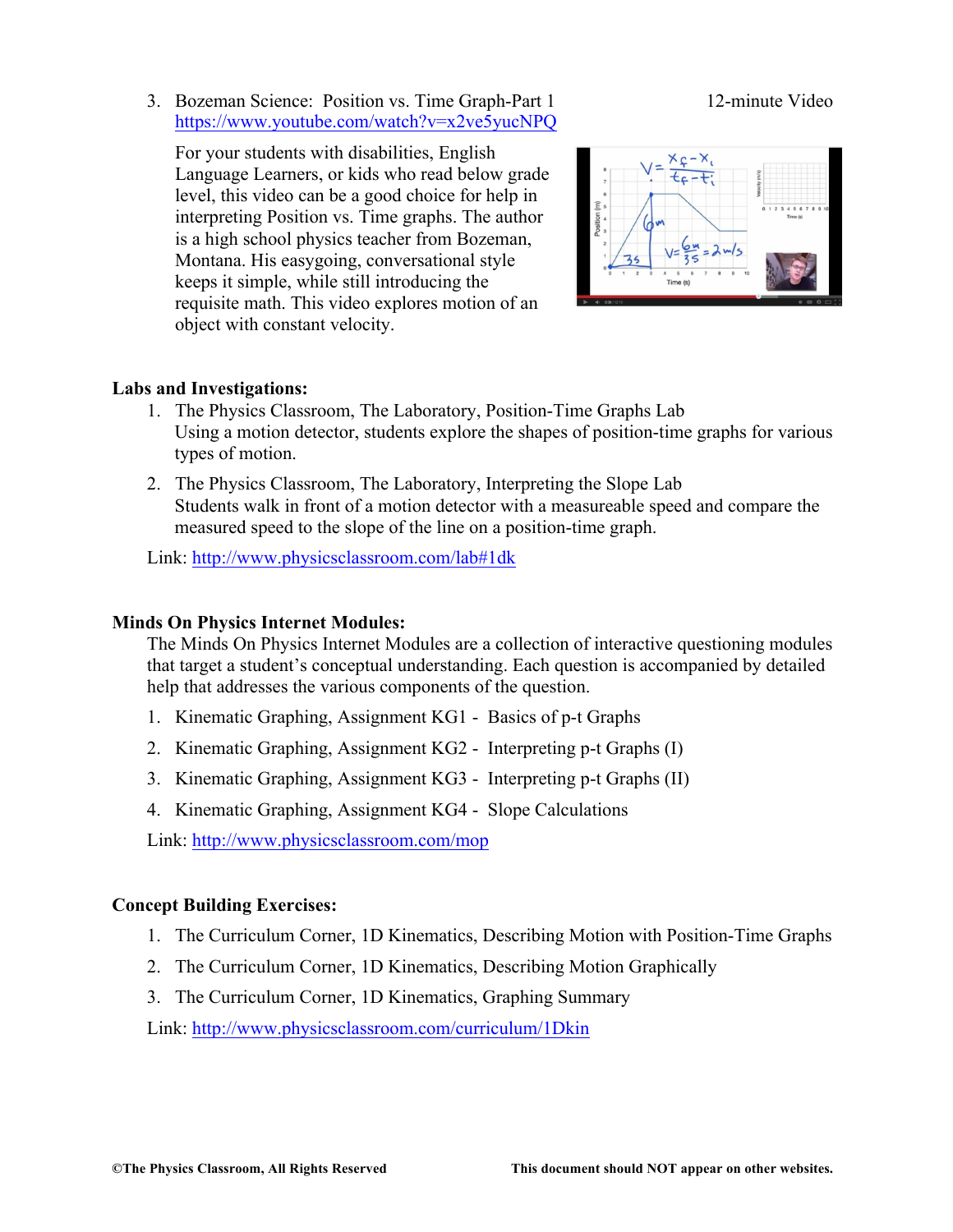#### **Problem-Solving Exercises:**

1. The Calculator Pad, 1-Dimensional Kinematics, Problems #10 - #12 Link: http://www.physicsclassroom.com/calcpad/1dkin

#### **Science Reasoning Activities:**

1. Science Reasoning Center, 1-D Kinematics, Kinematics Link: http://www.physicsclassroom.com/reasoning/1dkin

#### **Common Misconceptions and Difficulties**

1. Slowing Down vs. Downward Slopes

A common student difficulty pertains to mistaking a slowing down motion for a line that slopes downward on a position-time graph. The slope of a line represents the velocity of an object. An object that slows down is described by a line with a decreasing slope. Whether the slope itself is positive (upward) or negative (downward) is of little importance in determining if the speed is increasing or decreasing. The source of this student difficulty may be in the dual use of the word down: slowing down and sloping down. As such, it may be better to use the phrase *getting slower* in place of the phrase *slowing down*.

2. Negative and Positive Acceleration

Students are often troubled by the concept of a negative acceleration. In physics, positive and negative signs associated with quantities have physical meaning. In the case of acceleration, a positive and negative indicate directional information. An object with a negative acceleration is not necessarily slowing down. Objects that are slowing down simply have an acceleration value that is opposite of the direction of their velocity value. So if an object is moving in the positive direction and slowing down, it has a negative acceleration. But if an object is moving in the negative direction and slowing down, it has a positive acceleration. Conversely, if an object is moving in the negative direction and speeding up, it has a negative acceleration. When translating this information to position-time graphs, a negative acceleration could be represented by an upward sloping line that becomes flatter with time or a downward sloping line that gets steeper with time.

3. Slope Calculations

Some students can have difficulty with slope calculations. Most difficulties are associated with implementing an erroneous method. The **slope** of a line is a ratio of the change in y-coordinate to change in x-coordinate for any two points located on the line. For a line that passes through the origin, the calculation naturally simplifies to the ratio of the y-coordinate to the x-coordinate for any single point on the line. But this simplification has a clear condition attached - "for a line that passes through the origin."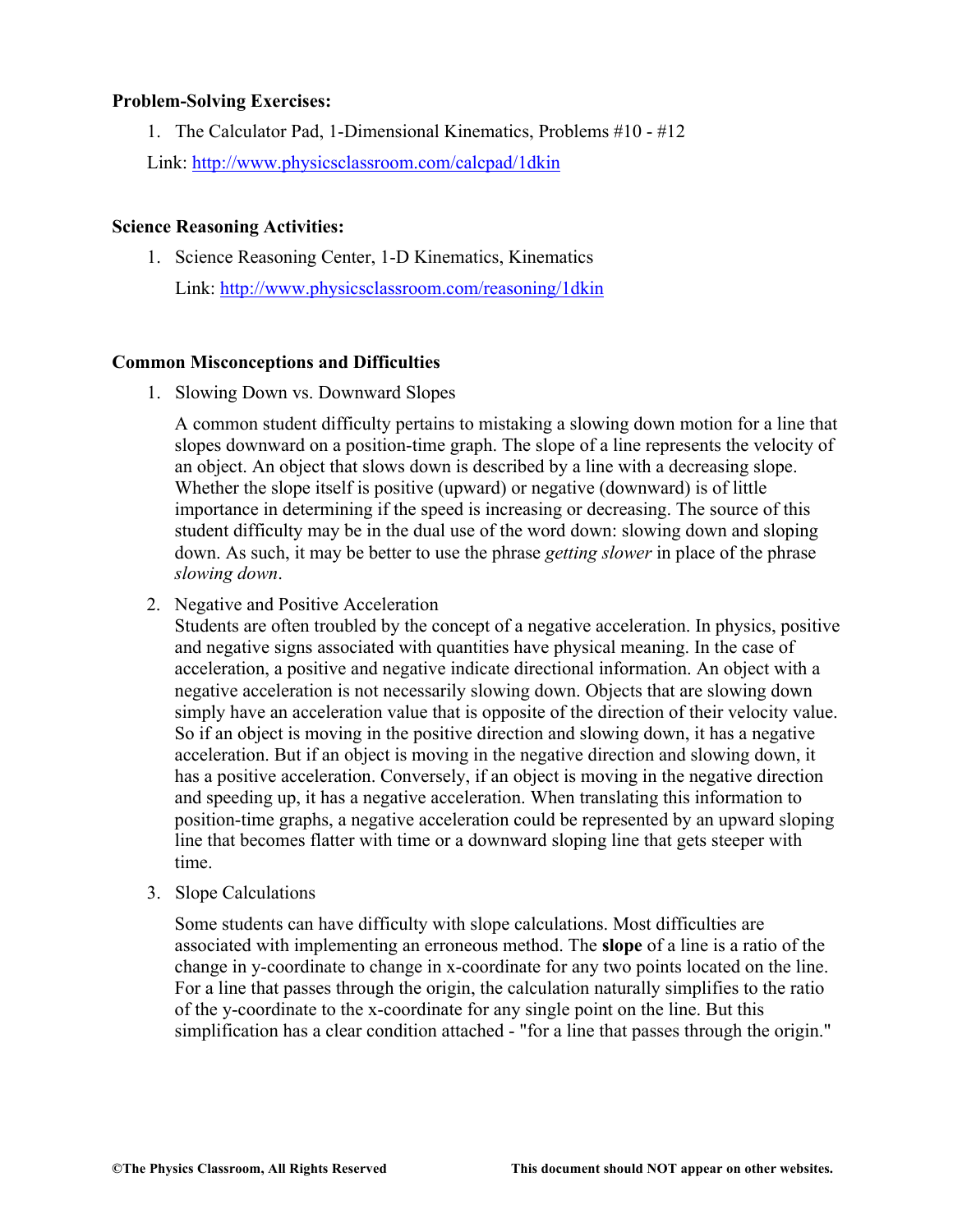#### **Physics Education Research:**

1. Kinematics Graph Interpretation Project

http://www.ncsu.edu/ncsu/pams/physics/Physics\_Ed/TUGK.html

Recent work has uncovered a consistent set of student difficulties with graphs of position, velocity, and acceleration vs. time. For the busy teacher, this synopsis will be a quick read but worth every minute. It organizes the findings of several years of the Kinematics Graph Interpretation Project on one page.

2. Searching for Evidence of Student Understanding, T. Bartiromo, presented at the Physics Education Research Conference 2010, Portland, Oregon

http://www.compadre.org/per/items/detail.cfm?ID=10390

This research examined whether high school students can translate between representations (an ability often considered to be an "expert trait" in solving physics problems). It also gauged whether requiring multiple representations for a single problem helped instructors better assess student understanding. It's a short read (3.5 pages), and has interesting implications: "We can argue that by assessing students with multiple choice questions or by requiring only one representation, one might get a false sense of students' mastery…..Therefore, assessments need to include problems in which students respond with more than one representation."

#### **PER-Based Experiment:**

1. Catching Mistakes: The Case of Motion Graphs Classroom Experiment http://www.physics.umd.edu/perg/OSTutorials/01\_Position\_and\_Velocity/Tutorial\_01\_X\_and\_V.pdf

This classroom experiment was developed as an outgrowth of PER (Physics Education Research). Students are encouraged to explore and actively learn from their mistakes, using an instructional method developed by the



University of Maryland PER Group. First, learners predict the appearance of position and velocity graphs for different types of walking motion, then verify their predictions with a motion sensor. If all members of the group predict correctly, they move on. If not, the group's task is to analyze the error, figure out what went wrong, then write statements about how to modify incorrect ideas. *Allow one class period.*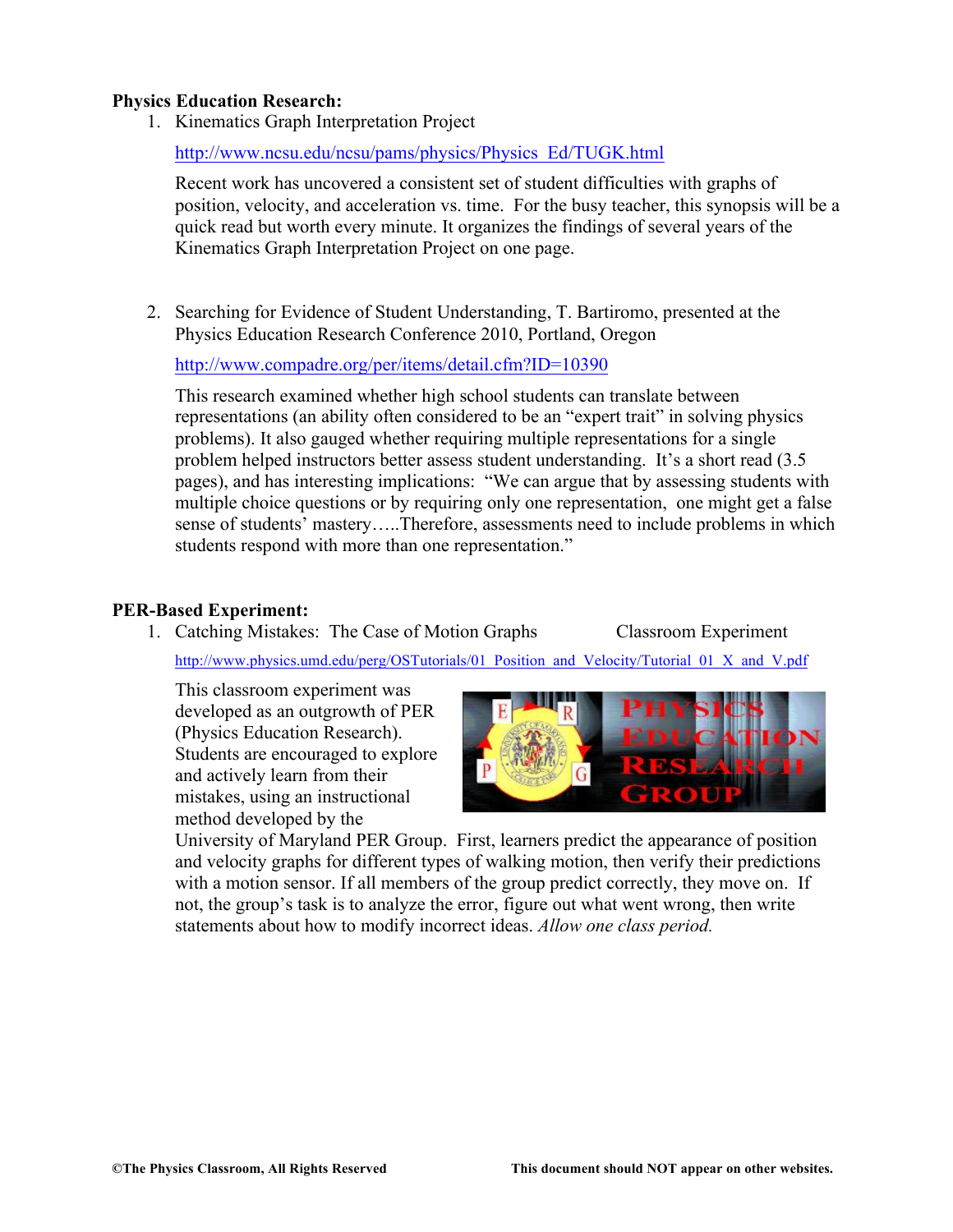#### **Standards:**

**A. Next Generation Science Standards (NGSS) – Grades 9-12**

*Note: The topic of kinematics is not directly covered in the NGSS.* 

#### **B. Math Common Core Standards (CC) – Grades 9-12 Standards for Mathematical Practice**

- **MP.2** Reason abstractly and quantitatively
- **MP.6** Attend to precision
- **• MP.8** Look for and express regularity in repeated reasoning

#### **Quantities: Reason Quantitatively and Use Units to Solve Problems**

- **• N-Q.1** Use units as a way to understand problems and to guide the solution of multi-step problems; choose and interpret units consistently in formulas; choose and interpret the scale and the origin in graphs and data displays.
- **• N-Q.3** Choose a level of accuracy appropriate to limitations on measurement when reporting quantities.

### **Algebra: Seeing Structure in Expressions – Interpret the Structure of Expressions**

- **• A-SSE.1.a** Interpret parts of an expression, such as terms, factors, and coefficients
- **• A-SSE.2** Use the structure of an expression to identify ways to rewrite it.

### **Algebra: Creating Equations**

- **• A-CED.2** Create equations in two or more variables to represent relationships between quantities; graph equations on coordinate axes with labels and scales.
- **• A-CED.4** Rearrange formulas to highlight a quantity of interest, using the same reasoning as in solving equations.

#### **Functions: Interpret Functions that Arise in Terms of a Context**

- **• F-IF.4** For a function that models a relationship between two quantities, interpret key features of graphs and tables in terms of the quantities, and sketch graphs showing key features given a verbal description of the relationship.
- **• F-IF.6** Calculate and interpret the average rate of change of a function (presented symbolically or as a table) over a specified interval. Estimate the rate of change from a graph.

### **Building Functions: Linear, Quadratic, and Exponential Models**

- **• F-LE.1.b** Recognize situations in which one quantity changes at a constant rate per unit interval relative to another.
- **• F-LE.1.c** Recognize situations in which a quantity grows or decays by a constant percent rate per unit interval relative to another.

### **Functions: Interpret Expressions for Functions in Terms of the Situation They Model**

**• F-LE.5** Interpret the parameters in a linear or exponential function in terms of a context.

#### **Reading Level**

This set of tutorials scored 61.84 on the Flesch-Kincaid Readability Index, corresponding with Grade 8. It scored 11.20 on the Gunning-Fog Index, which indicates the number of years of formal education a person requires in order to easily understand the text on the first reading (corresponding to Grade 11).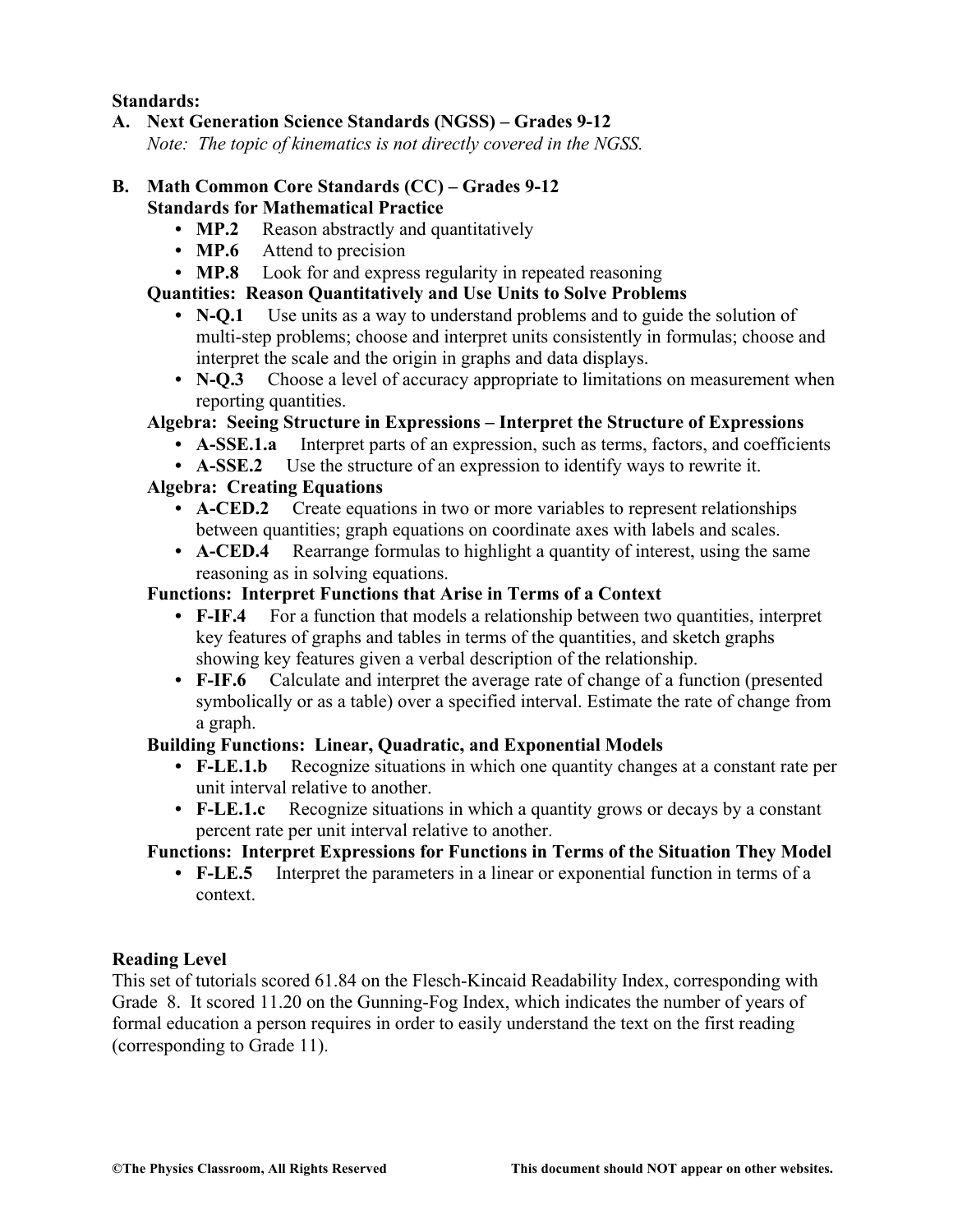# **C. ELA Common Core – High School**

# **Craft and Structure**

**• RST.11-12.4** Determine the meaning of symbols, key terms, and other domainspecific words and phrases as they are used in a specific scientific or technical context relevant to grades 11-12 texts and topics.

# **Integration of Knowledge and Ideas**

**• RST.11-12.9** Synthesize information from a range of sources (e.g., texts, experiments, simulations) into a coherent understanding of a process, phenomenon, or concept, resolving conflicting information when possible.

# **Range of Reading and Level of Text Complexity**

• **RST.11.12.10** By the end of grade 12, read and comprehend science/technical texts in the grades 11-CCR text complexity band independently and proficiently.

# **D. College Ready Physics Standards (Heller and Stewart) Essential Knowledge-Middle School**

# **Constant and Changing Linear Motion**

- **•** M.3.1.1 The basic patterns of the straight-line motion of objects are: no motion, moving with a constant speed, speeding up, slowing down and changing (reversing) direction of motion. Sometimes an object's motion can be described as a repetition and/or combination of the basic patterns of motion.
- **•** M.3.1.2 An object that travels the same distance in each successive unit of time has a constant speed. The constant speed of an object can be represented by and calculated from the mathematical representation (speed = distance traveled/time interval), data tables, a motion diagram, and the slope of the linear distance versus time graph.
- M.3.1.3 When the distance an object travels increases with each successive unit of time, it is speeding up; when the distance an object travels decreases with each successive unit of time, it is slowing down.
- **•** M.3.1.4 The relationship between distance and time is nonlinear when an object's speed is changing and when it is moving in a series with different constant speeds.
	- a. The constant speed an object would travel to move the same distance in the same total time interval is the *average speed.*
	- b. Average speed can be represented and calculated from the mathematical representation (average speed – total distance traveled/total time interval), data tables, and the nonlinear Distance vs. Time graph.
	- c. For objects traveling to a final destination in a series of different constant speeds, the average speed is not the same as the average of the constant speeds.

# **Essential Knowledge: High School**

### **Constant and Changing Linear Motion**

- **H.3.1.1** The displacement, or change in position, of an object is a vector quantity that can be calculated by subtracting the initial position from the final position, where initial and final positions can have positive and negative values. Displacement is not always equal to the distance traveled.
- **H.3.1.2** An object that travels the same displacement in each successive unit time interval has constant velocity. Constant velocity is a vector quantity and can be represented by and calculated from a position versus time graph, a motion diagram or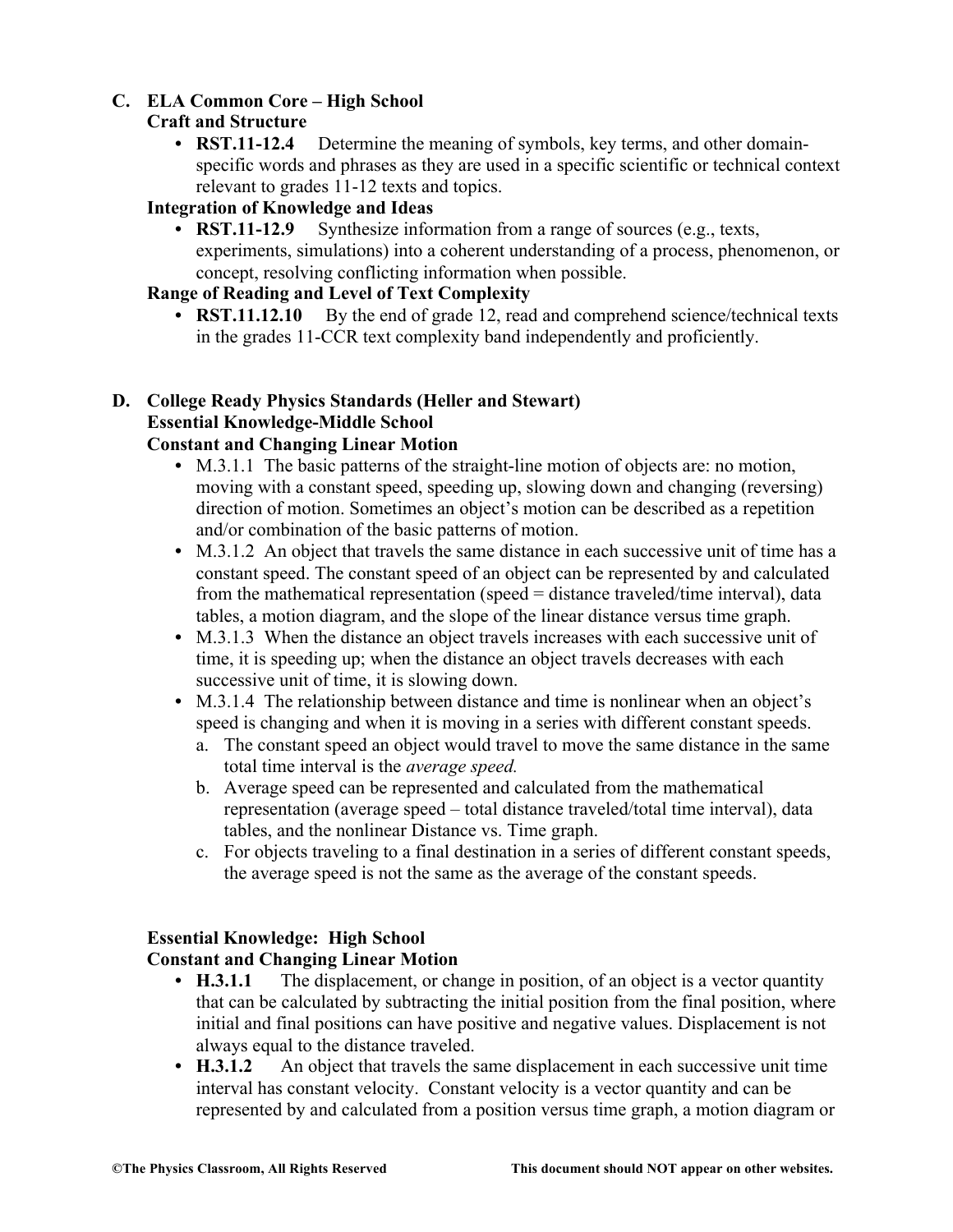the mathematical representation for average velocity. The sign  $(+ or -)$  of the constant velocity indicates the direction of the velocity vector, which is the direction of motion.

- **H.3.1.3** The constant velocity an object would travel to achieve the same change in position in the same time interval, even when the object's velocity is changing, is the average velocity for the time interval. Average velocity can be mathematically represented by  $v_{\text{ave}} = (x_f - x_i)/(t_f - t_i)$ . For straight-line motion, average velocity can be represented by and calculated from the mathematical representation, a curved position versus time graph and a motion diagram.
- **H.3.1.4** The velocity of an object in straight-line motion changes continuously, from instant to instant while it is speeding up or slowing down and/or changing direction. The velocity of an object at any instant (clock reading) is called its instantaneous velocity. The object does not have this velocity over any time interval or travel any distance with this velocity. Instead, the instantaneous velocity is the constant velocity at which an object would continue to move if its motion stopped changing at that instant. An object with zero instantaneous velocity can be accelerating (e.g., motion up a ramp then back down the ramp).
- **H.3.1.5** When the change in an object's instantaneous velocity is the same in each successive unit time interval, the object has constant acceleration. For straight-line motion, constant acceleration can be represented by and calculated from a linear instantaneous velocity versus time graph, a motion diagram and the mathematical representation  $[a = (vf - vi)/(tf - ti)]$ . The sign  $(+ or -)$  of the constant acceleration indicates the direction of the change-of-velocity vector. A negative sign does not necessarily mean that the object is traveling in the negative direction or that it is slowing down. [**BOUNDARY:** The term "deceleration" should be avoided because students tend to associate a negative sign of acceleration only with slowing down.]

### **Learning Outcomes**

- 1. Represent and calculate the distance traveled by an object, as well as the displacement, the speed and the velocity of an object for different problems. Representations include data tables, distance versus time graphs, position versus time graphs, motion diagrams and their mathematical representations. Interpret the meaning of the sign (+ or -) of the displacement and velocity.
- 2. Investigate, and make a claim about the straight-line motion of an object in different laboratory situations. Representations include data tables, position versus time graphs, instantaneous velocity versus time graphs, motion diagrams, and their mathematical representations. When appropriate, calculate the constant velocity, average velocity or constant acceleration of the object. Interpret the meaning of the sign of the constant velocity, average velocity or constant acceleration. Interpret the meaning of the average velocity.
- 3. Explain what is "constant" when an object is moving with a constant velocity and how an object with a negative constant velocity is moving. Justify the explanation by constructing sketches of motion diagrams and using the shape of position and instantaneous velocity versus time graphs.
- 4. Explain what is "constant" when an object is moving with a constant acceleration and explain the two ways in which an object that has a positive constant acceleration and the two ways in which an object that has a negative constant acceleration. Justify the